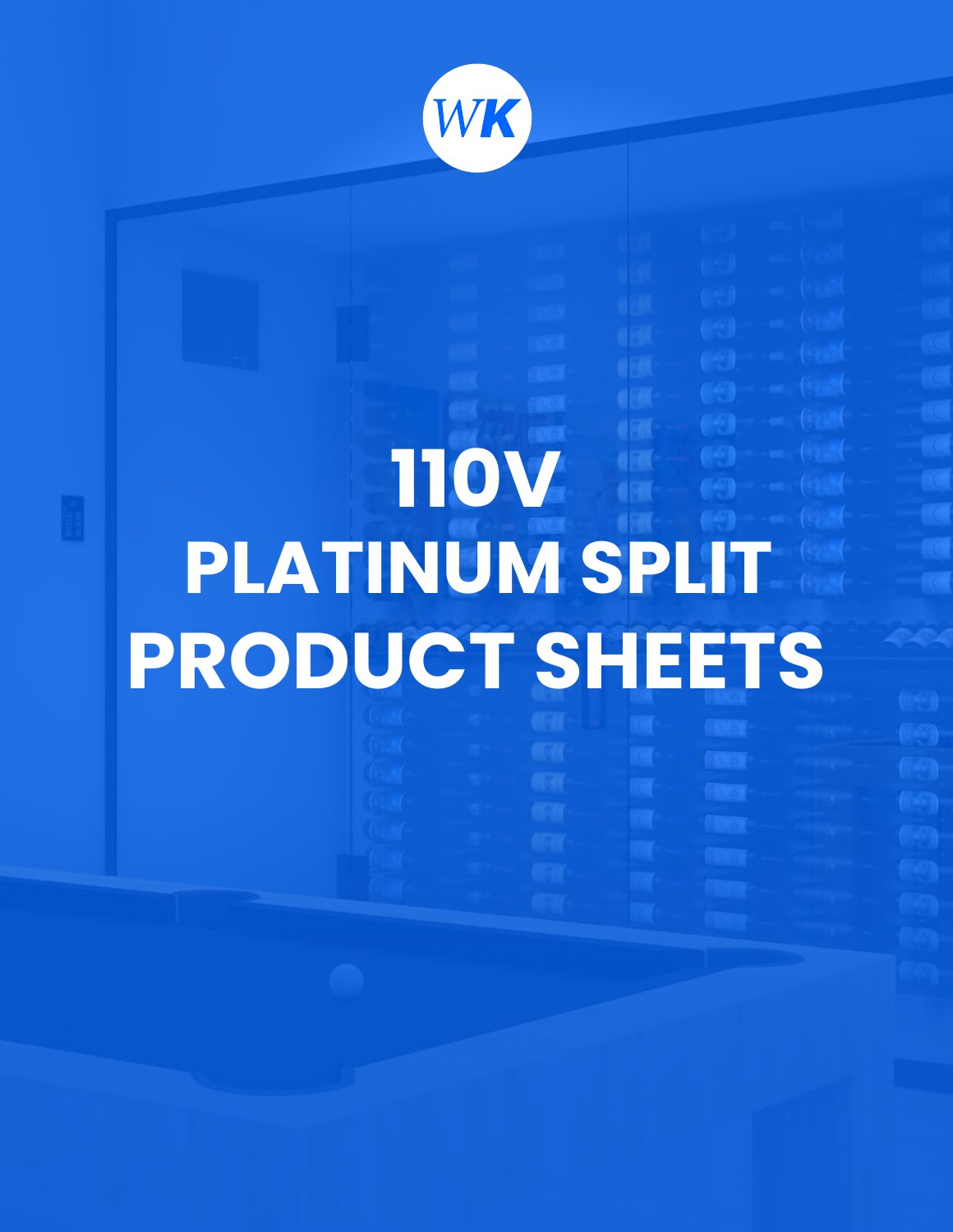## WhisperK

### **PLATINUM MINI-SPLIT**



#### **Key Features**

- Redesigned for improved performance and easier maintenance
- Ultra-quiet and efficient operation
- Advanced electronic control system
- Liquid-temperature-measuring bottle probe
- · Improved, flexible installation
- 55°F temperature differential
- Standard and 24V thermostat option available

#### **Features**

WhisperKOOL has a solution to the most stubborn of small cellar cooling problems. The Platinum Mini Split offers a compact size paired with powerful efficiency. This compact system cools up to 500 cubic feet. The compressor is located in a remote location and the evaporator (cold side) is mounted in the cellar, maximizing cellar space. The unit is equipped with our Platinum Series controller, which utilizes Advanced System Protection Technology. This features a series of strategically placed monitoring probes, which ensure efficient performance and longevity of the unit. The controller is easy to operate and has features such as an anti-frost function. The Platinum Mini Split gives anyone the opportunity to have a top-quality wine cellar, even in a limited space. Our Platinum Mini Split system has been redesigned for easier care and maintenance. We've moved the evaporator coil to a more accessible location, creating a unit that can be maintained without removing it from the wall. This improved design will make servicing the system easier and help maintain peak operating conditions.

**NOTE:** The Platinum Mini Split system must be installed by a qualified HVAC-R technician. Failure to have the system installed by a qualified technician will void the warranty.

| Low: 1890 • Med: 2101                                                                                                                                                                                                          |  |  |
|--------------------------------------------------------------------------------------------------------------------------------------------------------------------------------------------------------------------------------|--|--|
| Evaporator: 99 · Condenser: 223                                                                                                                                                                                                |  |  |
| Evaporator: 13"L x 20"W x 10.5"H • Condenser: 13.97"L x 15.85"W x 9.86"H                                                                                                                                                       |  |  |
| R-134a                                                                                                                                                                                                                         |  |  |
| Evaporator: 115V (15 amp dedicated circuit required) $\cdot$ Condenser: 115V (15 amp dedicated circuit required)                                                                                                               |  |  |
| Evaporator: 40 • Condenser: 38.8                                                                                                                                                                                               |  |  |
| Evaporator: 1 (running amps) · Condenser: LRA 26/RLA 4.4                                                                                                                                                                       |  |  |
| Liquid Line 1/4" • Suction Line (Less than 50ft. 3/8") (Greater than 50ft. 1/2")                                                                                                                                               |  |  |
| $\frac{1}{2}$ " ID clear plastic tubing (not provided)                                                                                                                                                                         |  |  |
| Evaporator is installed in the cellar. Condensing unit can be installed up to 100 line feet from evaporator unit.                                                                                                              |  |  |
| Advanced digital display (50ft. cable), liquid-temperature-measuring bottle probe (retractable cable)                                                                                                                          |  |  |
| Can maintain a $55^{\circ}$ F cellar temperature with up to 110 $^{\circ}$ F condenser air intake temperature                                                                                                                  |  |  |
| Two-year limited warranty (parts and labor)                                                                                                                                                                                    |  |  |
| * Accounting the commission of the fight the clear department of management and the commission of the commission of the commission of the commission of the commission of the commission of the commission of the commission o |  |  |

#### **Specifications**

Approximated in an environment that is fully insulated and sealed with a proper vapor barrier. Each wine cellar is unique and has specific cooling requirements. Heat load calculations should always be performed prior to selecting a cooling unit.

#### **Optional Accessories**

Exterior condenser housing, 24V thermostat conversion kit, condenser coil coating

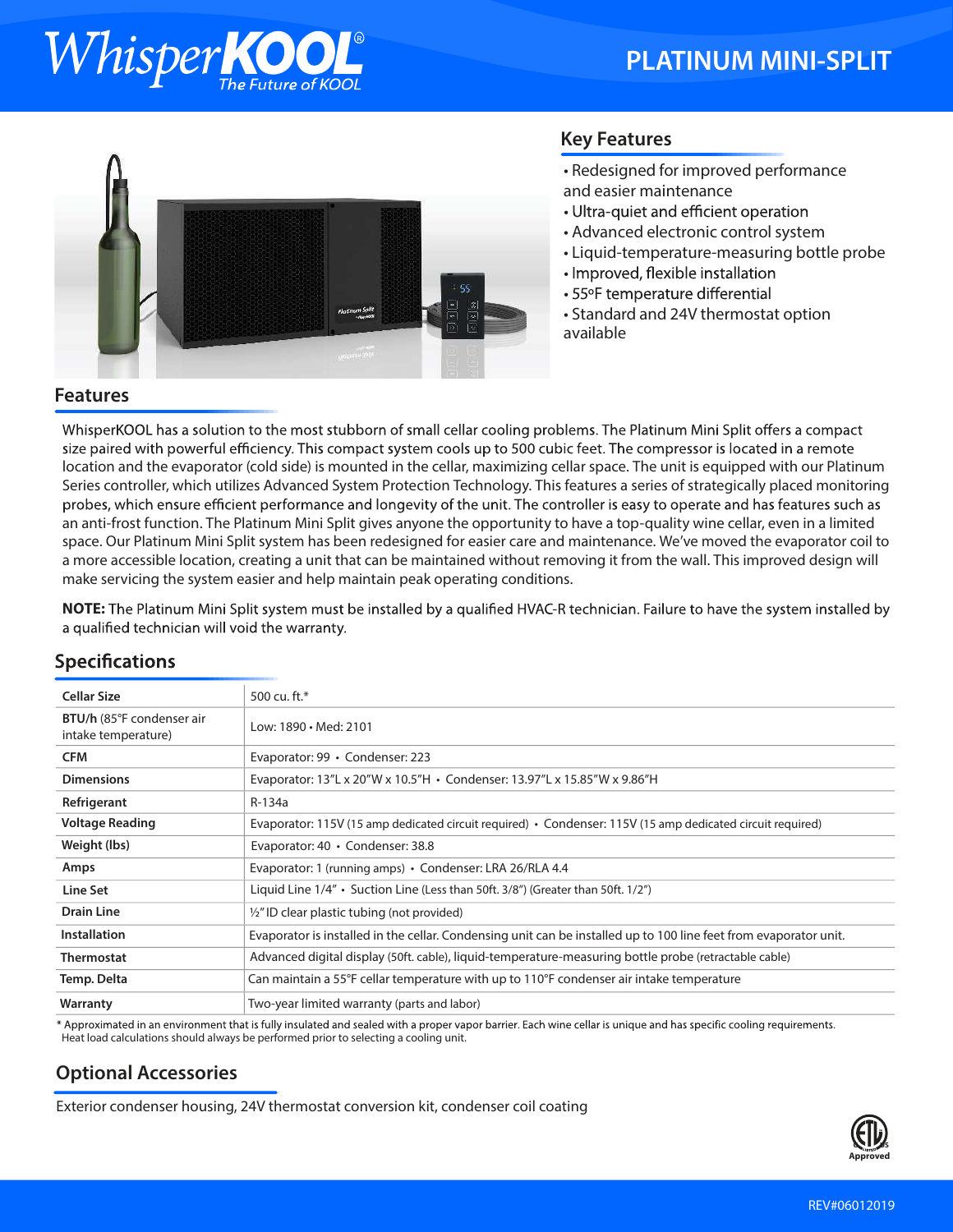## WhisperK

### **PLATINUM SPLIT - WALL MOUNT**



#### **Key Features**

- Ductless system
- Quiet and efficient operation
- Advanced electronic control system
- Liquid-temperature-measuring bottle probe
- Flexible installation
- 55°F temperature differential
- Standard and 24V thermostat option available
- Multi-Speed Fan Switch

#### **Features**

At WhisperKOOL, we have redesigned the housing for the Platinum series split system evaporators. While the internal components have proven to be reliable and effective, the previous design was challenging in terms of mounting and accessing the components for installation. It required the removal of the top or side panel. When racking was installed around the unit, it was difficult to gain access for service or maintenance.

Our new design makes the units easier to install by gaining access to system from the front of the unit where we have installed removable grilles. This greatly improves the ability to install the system and access it for maintenance. Please note that the dimensions have changed slightly. Review the specification section when planning your install to account for the dimensional change. At WhisperKOOL, we believe in the goal of continuous improvement in everything we do in order to enhance the customer's experience.

**NOTE:** The Platinum Split system must be installed by a qualified HVAC-R technician. Failure to have the system installed by a qualified technician will void the warranty.

| Model                                            | 4000                                                                                                                                        | 8000                                                                                                        |  |
|--------------------------------------------------|---------------------------------------------------------------------------------------------------------------------------------------------|-------------------------------------------------------------------------------------------------------------|--|
| <b>Cellar Size</b>                               | 1000 cu. ft.*                                                                                                                               | 1750 cu. ft.*                                                                                               |  |
| BTU/h (85°F condenser air<br>intake temperature) | Medium: 3650 • High: 3738                                                                                                                   | Medium: 5211 • High: 5336                                                                                   |  |
| <b>CFM</b>                                       | 270                                                                                                                                         |                                                                                                             |  |
| <b>Dimensions</b>                                | Evaporator: 16.1"L x 20.5"W x 15.5"H • Condenser: 16.08"L x 16.23"W x 12.61"H                                                               |                                                                                                             |  |
| Refrigerant                                      | R-134a                                                                                                                                      |                                                                                                             |  |
| <b>Voltage Rating</b>                            | Evaporator: 115V (15 amp dedicated circuit required)<br>Condenser: 115V (15 amp dedicated circuit required)                                 | Evaporator: 115V (15 amp dedicated circuit required)<br>Condenser: 115V (20 amp dedicated circuit required) |  |
| Weight (lbs)                                     | Evaporator: 57 • Condenser: 56                                                                                                              | Evaporator: 57 · Condenser: 66                                                                              |  |
| Amps                                             | Evaporator: 1 (running amps) • Condenser: LRA 43/RLA 8                                                                                      | Evaporator: 1 (running amps) • Condenser: LRA 50/RLA 9.3                                                    |  |
| Line Set                                         | Liquid Line 1/4" • Suction Line (Less than 50ft. 1/2") (Greater than 50ft. 5/8")                                                            |                                                                                                             |  |
| <b>Drain Line</b>                                | $\frac{1}{2}$ " ID clear plastic tubing (not provided)                                                                                      |                                                                                                             |  |
| <b>Installation</b>                              | Evaporator unit is installed in the cellar. Condensing unit is installed up to 100 feet fromevaporator unit.<br>Allow for adequate airflow. |                                                                                                             |  |
| Thermostat                                       | Advanced digital display (50ft. cable), liquid-temperature-measuring bottle probe (retractable cable)                                       |                                                                                                             |  |
| Temp. Delta                                      | Can maintain a 55°F cellar temperature with up to 110°F condenser air intake temperature                                                    |                                                                                                             |  |
| Warranty                                         | Two-year limited warranty (parts and labor)                                                                                                 |                                                                                                             |  |

#### **Specifications**

\* Approximated in an environment that is fully insulated and sealed with a proper vapor barrier. Each wine cellar is unique and has specific cooling requirements. Heat load calculations should always be performed prior to selecting a cooling unit.

#### **Optional Accessories**

Exterior condenser housing, 24V thermostat conversion kit, condenser coil coating